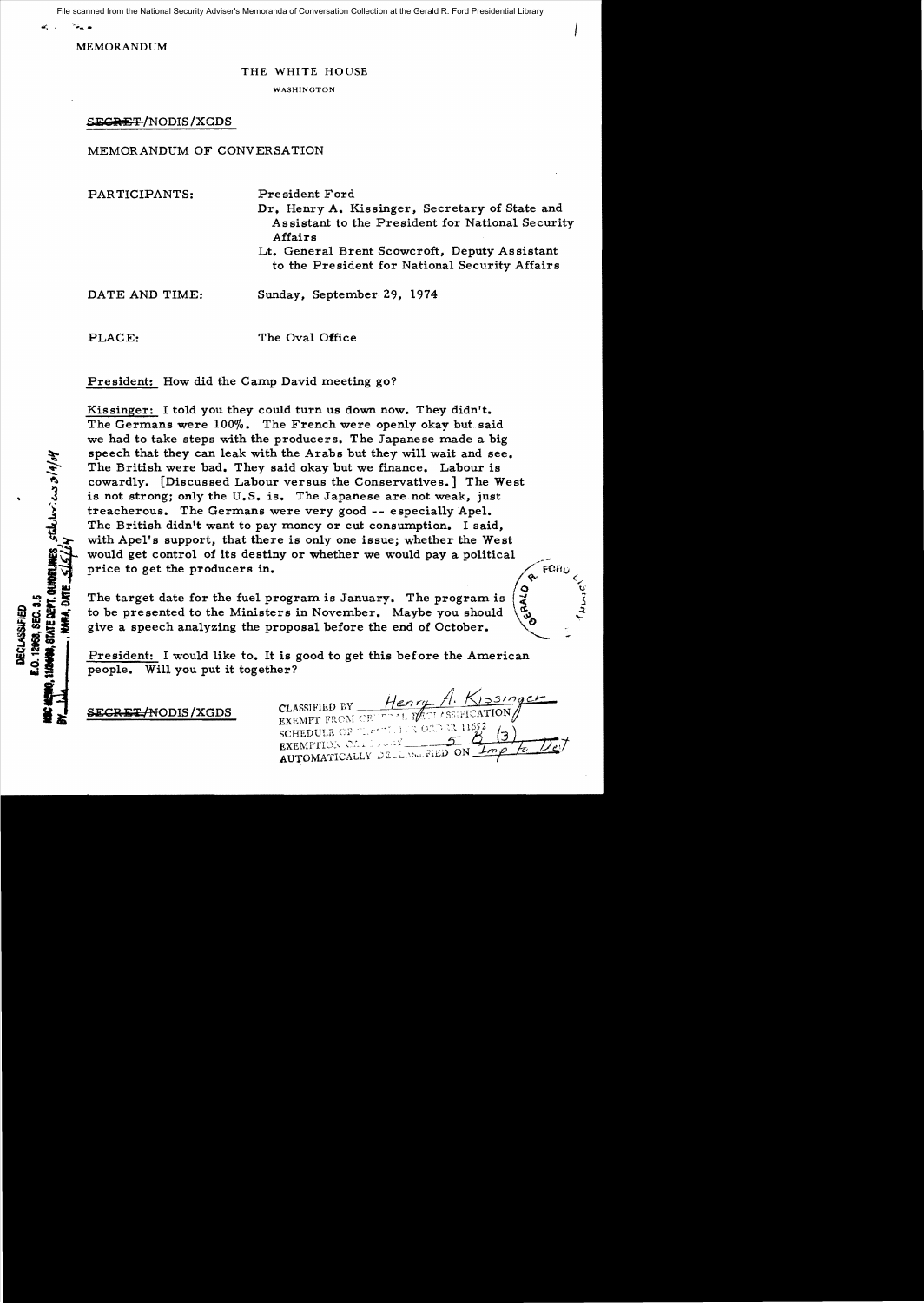# <del>SEGRET</del>/NODIS/XGDS 2

Kissinger: Yes. Before November 1 would be good. I will be in Iran, then. The meeting with the Mexicans is set for October 21. They are willing to meet several places -- including Tijuana. They proposed the Amistad Dam. Nixon met there. There's nothing anywhere around there. El Paso another. The salinity project area is at Mexicali.

President: What do you recommend?

Kissinger: It is partly a political decision. It makes no difference from the foreign policy point of view.

President: Let me check. I'll ask Burch.

Kissinger: My own instinct would be El Paso or Tijuana for the crowds. For foreign policy, the salinity area is slightly better.

On Cuba, our policy is to give grudgingly in the OAS and send a message to Castro to see what we could get bilaterally. It was going all right until Pell and Javits went there. Yesterday Castro made a strong attack. We can't let that pip squeak drive us. I would tell the Brazilian we will not be driven and we may even vote against them in OAS.

President: What drives Javits?

Kissinger: He is running against Ramsey Clark. Pell is just a nut.

President: Pell is a State Department man.

Kissinger: I have to talk to you about State. It is intolerable. They are leaking like crazy. I am thinking of Graham Martin to clean it up.

President: Who would replace him?

Kissinger: I think Dean Brown. But we would have to offer Martin any post he wanted afterwards.

President: Okay with me. It would take him at least  $1-1/2$  years.

Kissinger: Probably 'til July 1976.

## SEGRET/NODIS/XGDS

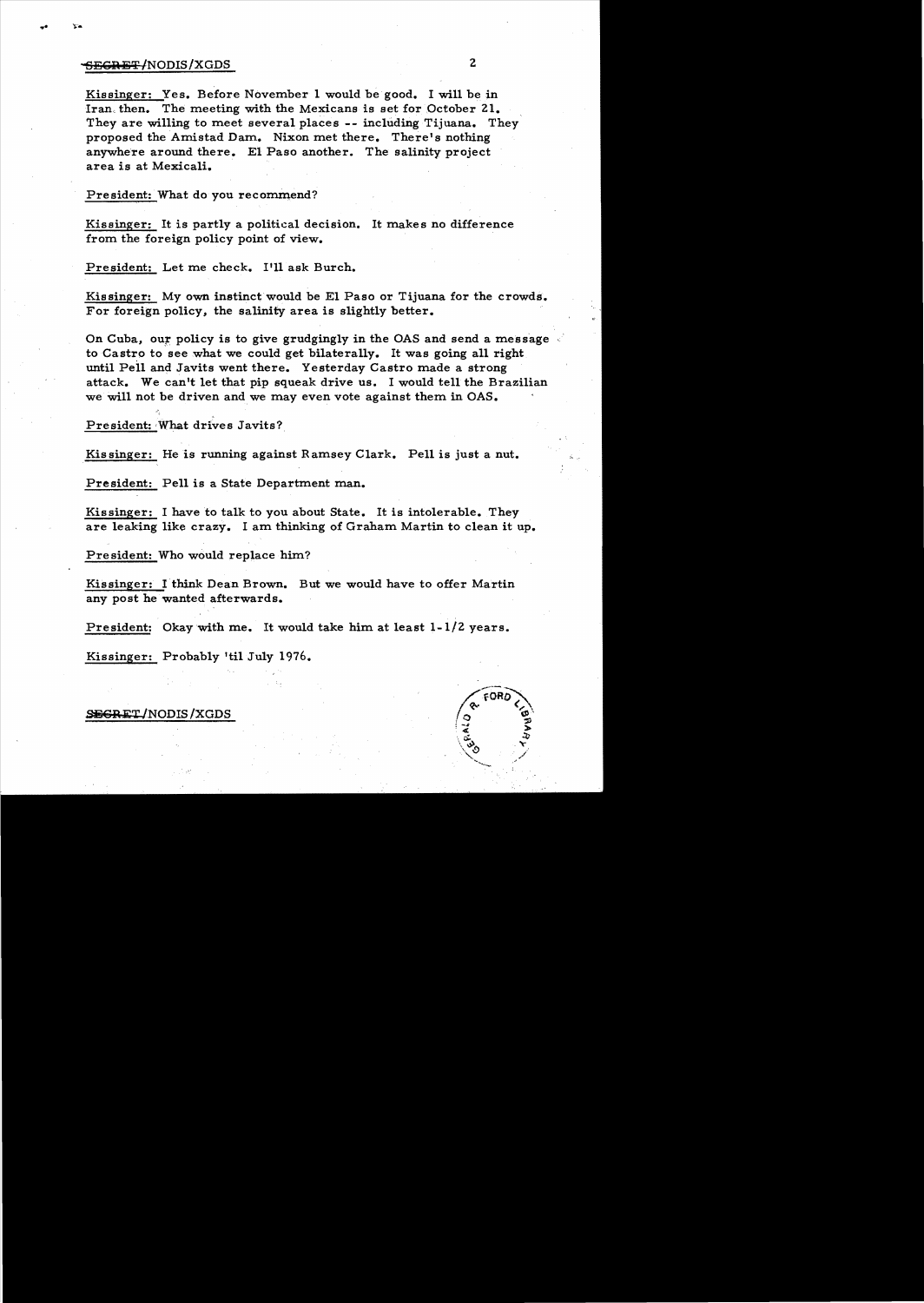#### **8:times:** A /NODIS/XGDS 3

Tell Silveira that we won't be pushed and we will require assurances from Castro before we move and we will cooperate with them. The Brazilians are okay. They are showing their oats a little, but they are good friends. Tell them Brazil is a key country and we will coordinate our policy with them.

President: I left the paper in the residence.

Kissinger: Geisel is President: Silveira is the Foreign Minister.

# ET/NODIS/XGDS

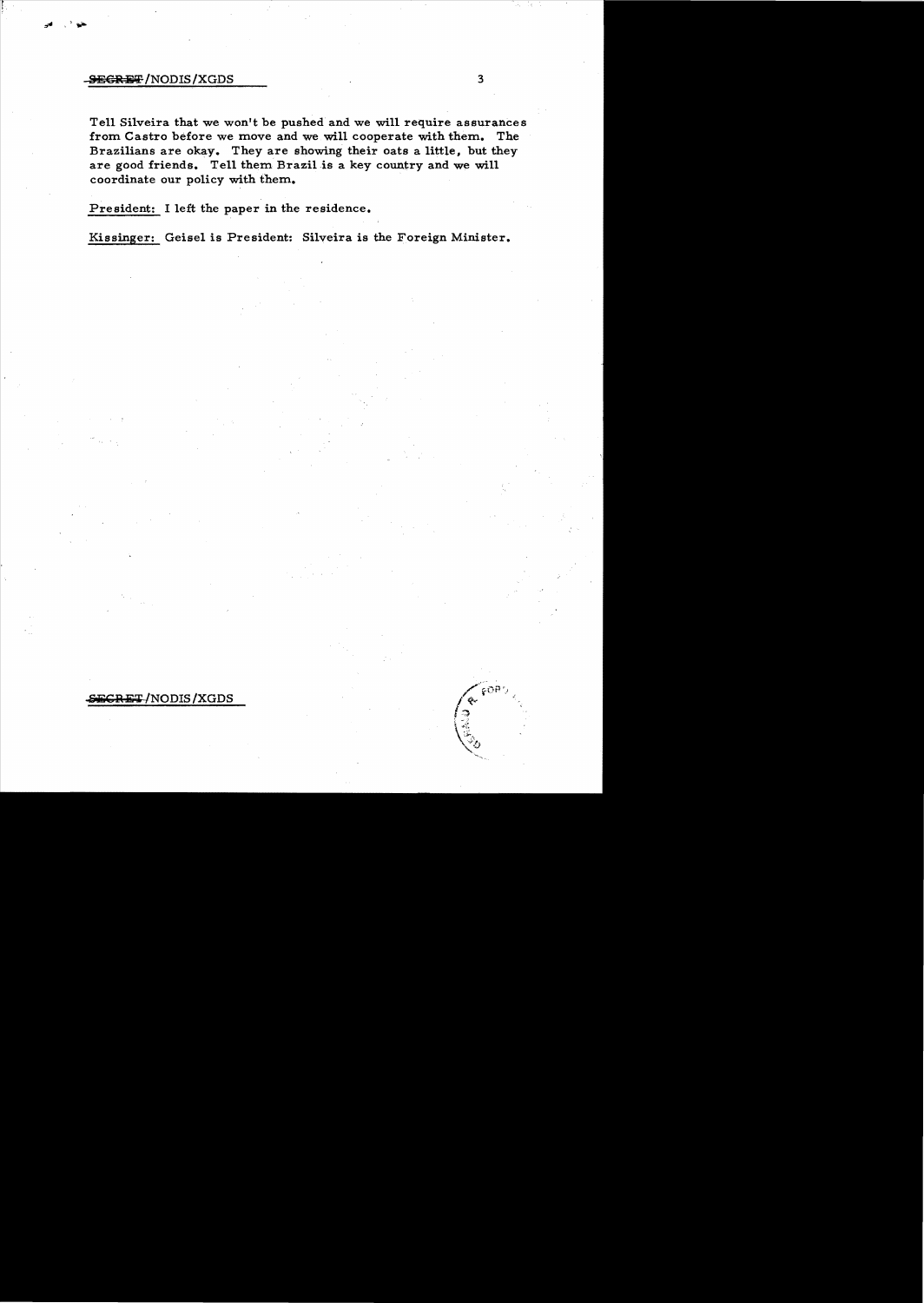$P/K$  29 Sept 1974

Home and Curry Downel R Ital you they would true is donor now. They abstract. Ger wire 100%. The Funch work openly el but tout we but & work tols there of c justmess. The Jeops made a big sperch than come leak afc drops but they will knot & see. The Be come trad. They sind of both une function - Lubar Example to wat though Only a US is Jap are without, fort thehim . Comments were my good - eg cycl. Que datent wont à pay moneya cert inour plus. Le said w/ Exchangent - only carson, whether a west crowd get content of its hoting or will then we crowd por apphtrant print to get a produces in Tonget date for tout the mother who was the same the de promised of the substitution of the send of the substitution of the substitution of the substitution of the substitution of the substitution of the substitution of the substitution o yes, before than I would be just - Ils in from then  $\vert \mathcal{L} \vert$ Toto up traxiens set for Oties, They willing to meet Sine at placer Tspirand. They pursue Connected Imm -Sahmt project and at myrich P What join recommend?<br>4 Party prietres matters decision, Maj from FP Phit me are elected the ork Buch K Non omne motivait muite be El Pars or Tynance for the crosses. From FP, salunity once shy htly better On Into - com potra is to give quilyingly in OAS + renda mag to Castro to see what we could get Cent let that jup squah drive no. I would till even into against them in OAS.

E.O. 12958, SEC. 3.5<br>O MEMO, 11/24/90, STATE DEPT. GUIDELINES, Statules experiences NAMA, DATE 5/5/04